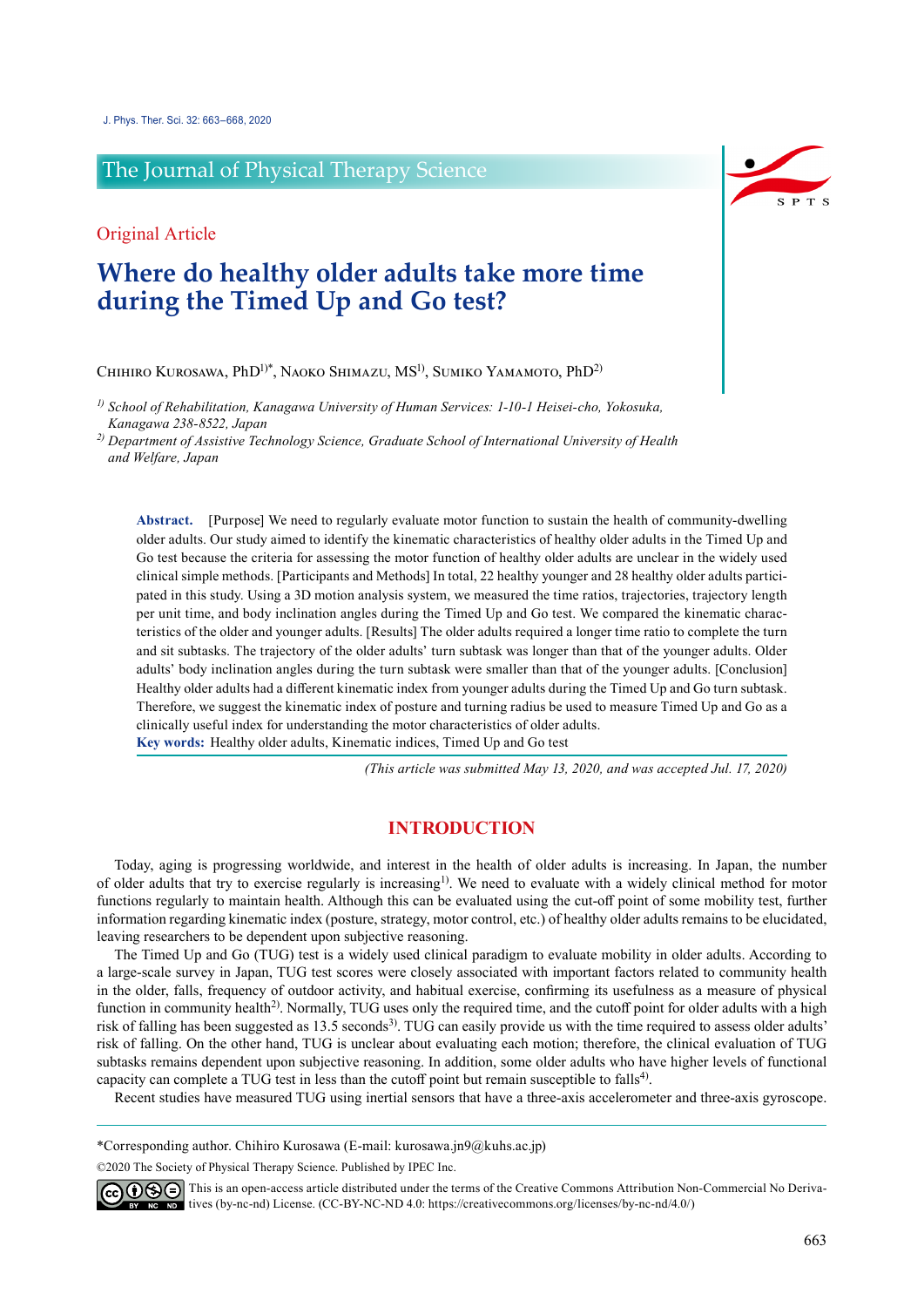However, these studies targeted participants with an obvious lowered motor function, for example, Parkinson's disease or older adults in need of nursing care<sup>5, 6</sup>.

TUG includes a turn subtask, and TUG composed complex subtasks. Turning has been used as an index of balance ability as represented by "Performance-Oriented Mobility Assessment"<sup>[7\)](#page-5-5)</sup> and the "Berg Balance Scale"<sup>[8\)](#page-5-6)</sup>. It has been reported that older adults with a high risk of falls take a longer time to turn and take a larger number of steps when turning $9-11$ ). In addition, when younger adults change direction, the body is tilted toward the center of turning<sup>12, 13</sup>). Therefore, younger adults may be ensuring limited movement of the Center of Gravity (COG) to minimize required their moving trajectory. It is presumed that older adults find it difficult to turn with the shortest movement from the COG. Nevertheless, these details are unclear.

If we measure each motion during TUG kinematically, we could use TUG as an objective scientific index rather than subjective reasoning. In the future, we may be able to adopt a clinical index to predict motor function using TUG.

Therefore, we divided the TUG test into five subtasks and focused on a kinematic index(time ratio, trajectories, trajectory length per unit time, and body inclination angle)to compare older and younger adults' TUG turn subtask using a 3D motion capture of older and young adults. Our study intended to identify the kinematic characteristics of healthy older adults. We supposed that evaluating the TUG of healthy older adults kinematically would help identify new TUG indicators for healthy older adults.

#### **PARTICIPANTS AND METHODS**

There were 22 healthy younger and 28 healthy older adults who participated in this study (Table 1). The inclusion criteria for healthy older adults were the following: ≥65 years old (aged 65–81 years)and living life independently. In addition, they had to be free of any severe cardiopulmonary disease, neurological disorder, musculoskeletal impairment, or any history of falls in the last year. The inclusion criteria for healthy young adults were the following: 20≤ years old (aged 20–22 years); had to be free of motor disability. These participants were excluded if they had dizziness or fatigue or had undertaken any vigorous physical activity or stress before testing. A statistical analysis of the two groups' height and weight revealed no significant differences. All participants signed a consent form approved by the Institutional Ethics Committee of "Kanagawa University of Human Services"(7-36) and "International University of Health and Welfare graduate school"(14-Ig-111), in accordance with the Declaration of Helsinki. We calculated the sample size to perform an unpaired t-test. The major variables were required TUG time (s), the difference between the two groups was 1.5, the group variance was 1.5, the significance level was 0.05, and the power was 0.9. The required sample size per group was calculated. Accordingly, each group included 22 healthy people and was provided with a set of measurement targets.

The TUG trials were performed on a 3-m-long walkway. Participants stood up after the start cue, turning toward the obstacle of 3 m ahead, and sat down at the same chair which he or she had seated at first. The walking speed at the trial was set at maximum to prevent variation in results. The obstacle was a road cone (height, 43 cm; width, 20 cm; depth, 20 cm).

A ten-camera-based motion measurement system(Vicon612 and MX; Vicon Motion system Ltd., Oxford, UK) recorded 3D motion data from infrared-reflective markers that were attached to each segment about the head (left and right front of head, left and right back of head), torso (C7, T10, jugular notch where the clavicles meet the sternum, xiphoid process of the sternum), arm (left and right acromion, left and right lateral epicondyle approximating elbow joint axis, left and right wrist bar thumb side), pelvis (left and right anterior superior iliac spine, left and right posterior superior iliac spine), leg (hip joint; placed over the lower one-third of the anterior superior iliac spine and greater trochanter, left and right lower lateral one-third surface of the thigh, left and right lateral epicondyle of the knee, left and right medial epicondyle of the knee), and foot (left and right medial malleolus, left and right lateral malleolus, left and right 1st metatarsal head, left and right 5th metatarsal head, left and right calcaneous). Moreover, an infrared-reflective marker was attached to the top of the road cone. Motion data were recorded at a sampling rate of 120 Hz. Marker data were low-pass filtered (cut off: 6 Hz) in Vicon Nexus2 (v.2.3 Vicon, Oxford, UK). Output text components of the makers were then exported to Body Builder (v3.6.4, Vicon, Oxford, UK). Each segment's center of mass, calculated based on the segmental mass and length, were synthesized to calculate the COG. The data for each participant were averaged over five trials.

In this study, the trajectory of each participant was calculated from the center of the left and right posterior superior iliac spines (Fig. 1), as it was difficult to record without omitting all markers for calculating COG in stand and sit subtasks for our limited measuring space. We divided the trajectory of the left and right of participants' posterior superior iliac spine during TUG into the following subtasks: stand, forward, turn, return, and sit. The stand subtask was defined as the period between

| Table 1. Background features of participants |  |  |  |  |
|----------------------------------------------|--|--|--|--|
|----------------------------------------------|--|--|--|--|

|                        | Older $(n=28)$  | Younger $(n=22)$ | p value |
|------------------------|-----------------|------------------|---------|
| Age (years)            | $71.1 \pm 5.0$  | $20.8 \pm 0.8$   |         |
| Height $(m)$           | $1.57 \pm 0.88$ | $1.61 \pm 0.62$  | 0.082   |
| Weight (kg)            | $55.9 \pm 10.4$ | $54.4 \pm 4.8$   | 0.520   |
| Gender (males/females) | 10m/18f         | 7m / 15f         |         |
| Mean $\pm$ SD.         |                 |                  |         |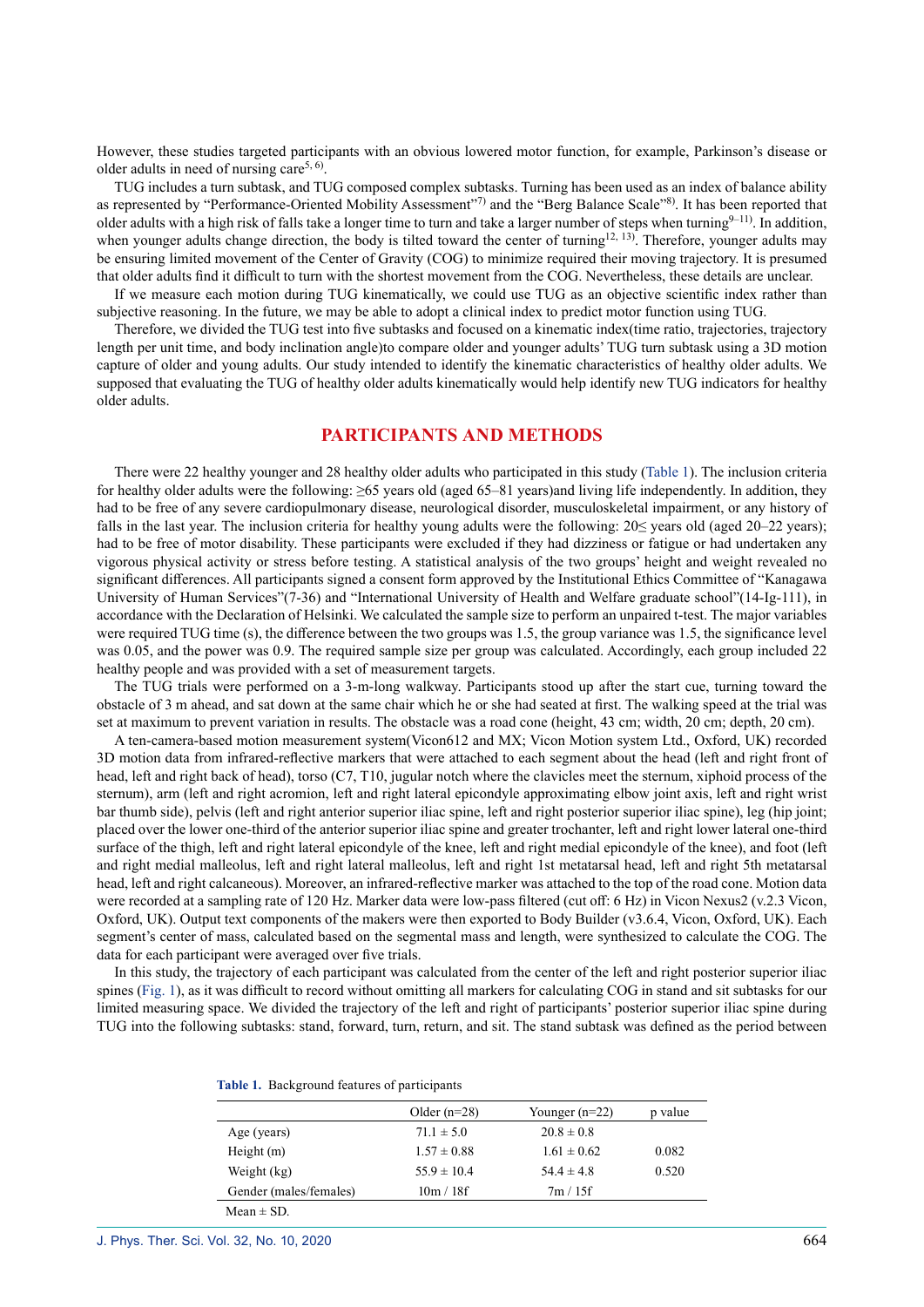the start position and reaching 60 cm in front of that position. The forward subtask was defined as the period from the end of the stand subtask until reaching the obstacle. The turn subtask was defined as the period from the end of the forward subtask until they had moved fully around the obstacle. The sit subtask was defined as the period from reaching 60 cm in front of the start position until fully in the start position. Finally, the return subtask covered the period of walking away from the obstacle back to the start of the sit subtask.

We calculated the time ratio of each subtask to compare the performance of younger and older adults. During the moving section of participants which comprised the subtasks of forward, turn, and return, we calculated a trajectory and trajectory length per unit time. Moreover, we calculated the body inclination angle of the turn subtask.

Time ratio of each subtask (%)

The percentage of five TUG subtasks times; subtasks of stand, forward, turn, return, sit.

The required times of turn subtask / TUG total required times  $\times 100$  (%)

Trajectory (m)

We calculated the movement of each participant's center of the right and left posterior superior iliac spine on a horizontal plane as trajectories of subtasks; subtasks of forward, turn, and return.

Trajectory length per unit time (m/s)

We calculated the trajectory length per unit time by dividing trajectories by the required subtask times for forward, turn, and return.

Body inclination angle (°)

We measured the index for efficient turning by calculating the body inclination angle of the turn subtask. TUG includes turning about 180°; therefore, it is difficult to define the frontal plane of absolute space. We defined the forward direction of COG per frame, such as the forward direction from one COG frame to the next COG frame (Fig. 2). We projected two points, Center of Head (COH) and Center of Ankles (COA), on the frontal plane perpendicular to the forward direction of the COG: COG-COH (COH coordinated transformation on the frontal plane perpendicular to the forward direction at COG; COHx, COHy, COHz) and COG-COA (COA coordinated transformation on the frontal plane perpendicular to the forward direction at COG; COAx, COAy, COAz).

Body inclination angle θ was the inclination of the line connecting COG-COH to COG-COA, which was calculated using COG-COH, COG-COA, and vertical projection of COG-COH onto the floor (Fig. 2). We calculated the average values of the body inclination angle during the turn subtask (Equation  $1$ )<sup>[14\)](#page-5-9)</sup>.

$$
\theta = \arctan\left\{\frac{\sqrt{(COAx - COHx)^2 + (COAy - COHy)^2}}{COHz}\right\}
$$
 (1)

Participants performed five TUG trials, and we used the average values of the five trials as a representative value. The time ratio of each subtask was compared between younger and older adults. Also, the trajectory, the trajectory length per unit time, and body angle inclination were compared across younger and older adults. We used an independent t-test to analyze the differences between the two groups. All statistical analyses were conducted using SPSS Statistics 22.0 (IBM Corp., Armonk, NY, USA), and the statistical significance threshold was set at 0.05.



#### **Fig. 1.** The definition of subtasks.

In this study, the trajectory of each participant was calculated from the center of the left and right posterior superior iliac spines. The trajectory was divided into five subtasks (stand, forward, turn, return, and sit) during the TUG.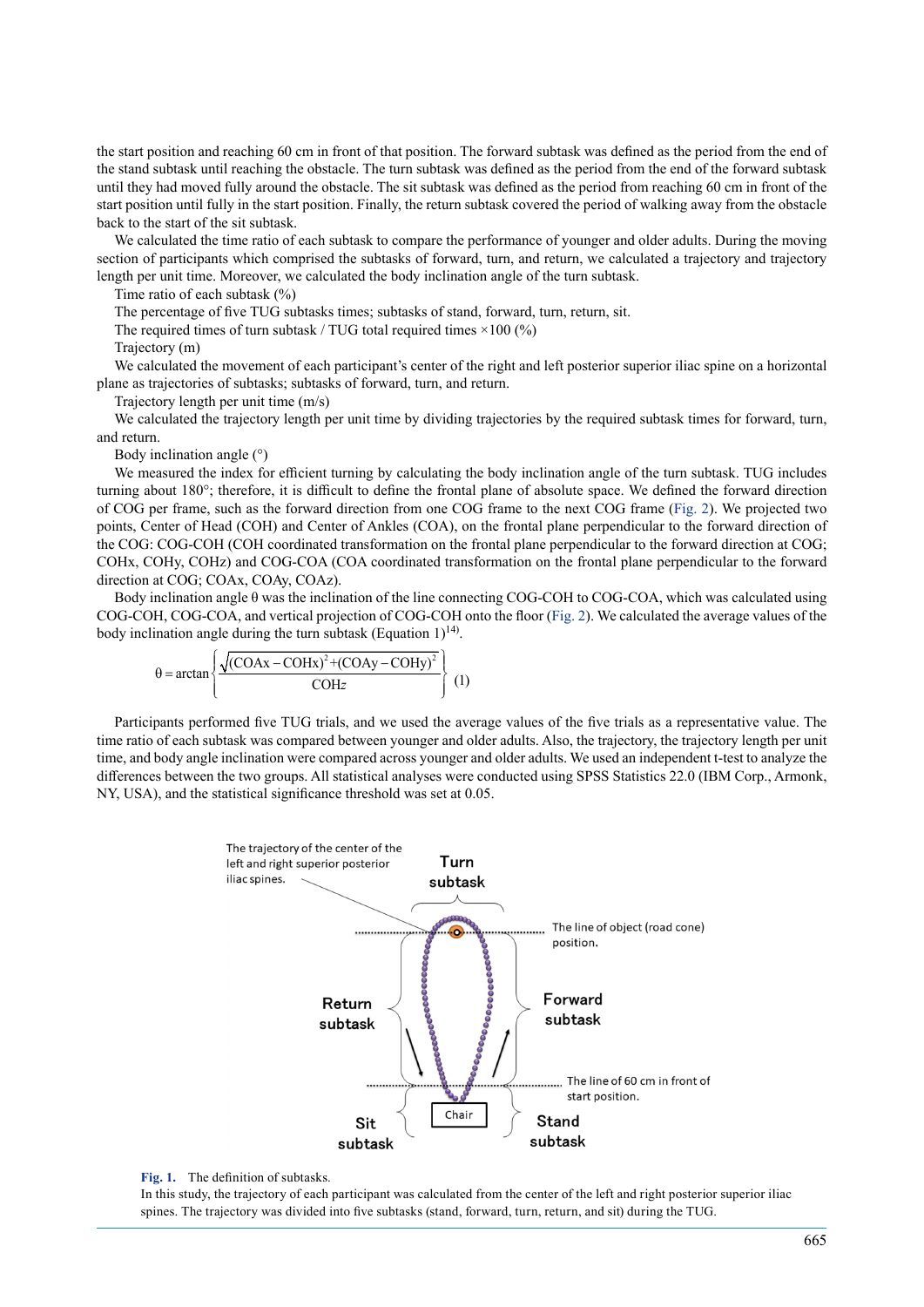

#### **Fig. 2.** The method for calculating the body inclination angle.

The method for calculating the body inclination angle during the turn subtask was projected using two points, Center of Head (COH) and Center of Ankles (COA), on the frontal plane perpendicular to the forward direction of the COG: COG-COH (COH coordinated transformation on the frontal plane perpendicular to the forward direction at COG; COHx, COHy, COHz) and COG-COA (COA coordinated transformation on the frontal plane perpendicular to the forward direction at COG; COAx, COAy, COAz). The body inclination angle θ was the inclination of the line connecting COG-COH to COG-COA, which was calculated using COG-COH, COG-COA, and vertical projection of COG-COH onto the floor.

### **RESULTS**

Older adults who participated in this study were healthy independent community-dwelling people. Nevertheless, older adults required a longer time during TUG than younger adults. A comparison of the time ratios of five subtasks indicated that the older group required a longer ratio during the turn and sit subtasks ( $p=0.001$ ,  $p=0.039$ ) (Table 2).

The trajectory of the forward or return subtasks did not differ significantly between the groups. However, older adults had smaller trajectory length per unit time than younger adults ( $p<0.001$ ). Older adults had a longer trajectory during the turn subtask than younger adults (p<0.001), with older adults making a wider turn during the TUG. The trajectory length per unit time for older adults had smaller than that of younger adults (p=0.005). Meanwhile, the body angle inclination of older adults during the turn subtask was smaller than that of younger adults  $(p<0.001)$  (Table 3).

Figure 3 illustrates the representative results of the trajectories of both older and young adults in the transversal plane.

#### **DISCUSSION**

The results of a comparison of time ratios showed that older adults required a longer ratio during the turn and sit subtasks. For the sit subtask, we analyzed only the time ratio in this study. In previous research, it was reported that older adults with lower motor and cognitive function had difficulties with the smooth translation between turning and sitting during TUG<sup>[6](#page-5-10)</sup>. We also assumed that it would be difficult for older adults to sit after turning during TUG and that the time ratio of the sit subtask would be longer.

On the other hand, for the turn subtask, older adults displayed a longer trajectory than younger adults, and the trajectory length per unit time had smaller in older adults in this study. In this situation, the posture of older adults tended to be more upright than that of younger adults, which was identified as a kinematic characteristic of older adults.

When younger adults changed direction, their bodies tended to tilt toward the center of their turn<sup>[12\)](#page-5-8)</sup>. The degree of the tilt depended on the individual's walking speed<sup>15</sup> and turning radius<sup>16</sup>; by adjusting these appropriately, individuals could change direction while minimizing their movement during the turn. In addition, a large frictional force between shoe sole and the floor was needed during the turn subtask to prevent slipping<sup>17, 18</sup>). The reason is that the share of force between the shoe sole and the floor when turning is larger than when walking straight<sup>[19](#page-5-14)</sup>. Indeed, fall rates caused by slipping are much greater when turning than when walking straight<sup>[14](#page-5-9))</sup>. Slipping during turning can cause an accident resulting in a femoral fracture in older adults; therefore, they must adopt a strategy to prevent slipping.

In this study, the trajectory of older adults during the turn subtask was longer, and the trajectory length per unit time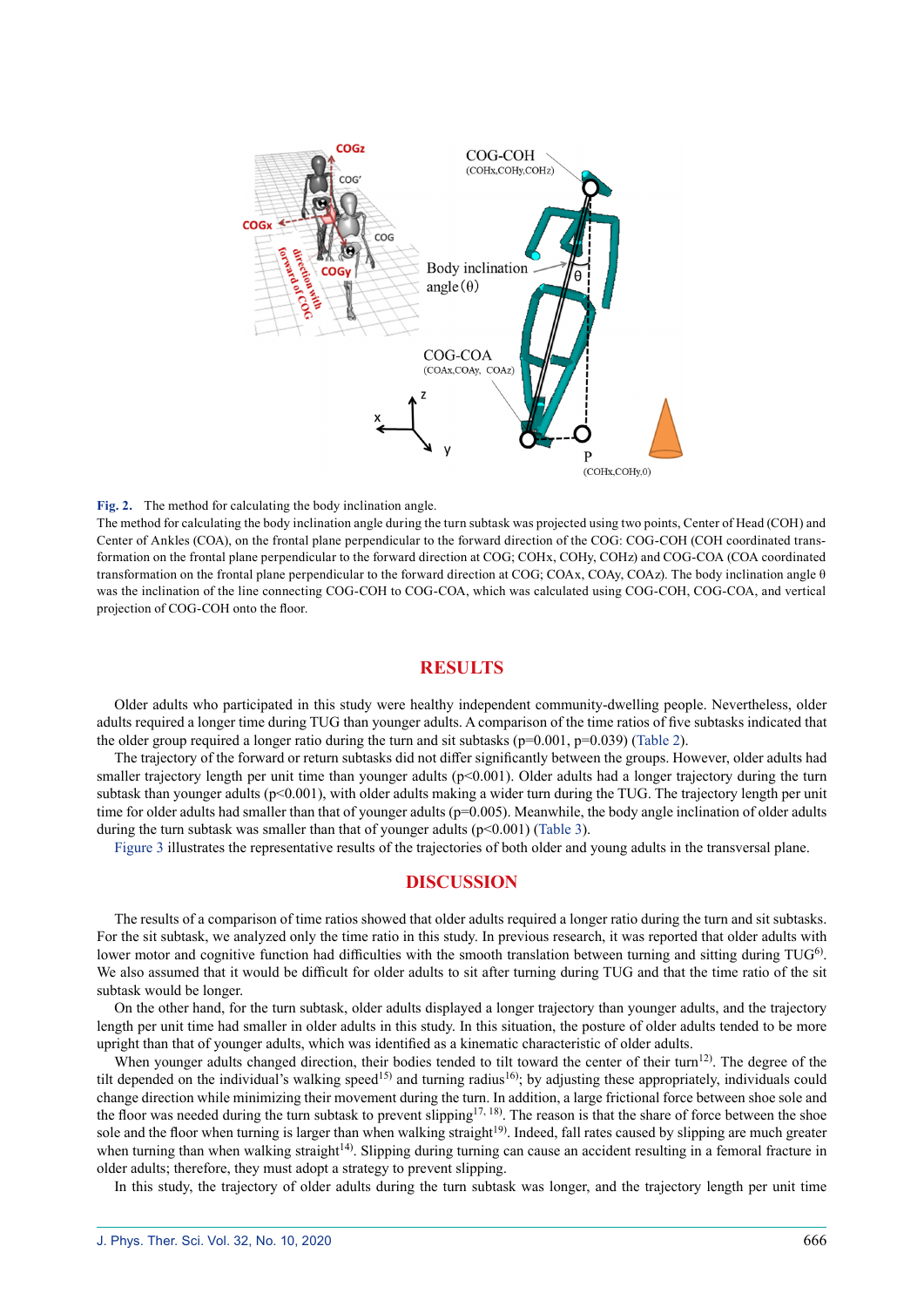|                    | Older $(n=28)$ | Younger $(n=22)$ | p value                  |
|--------------------|----------------|------------------|--------------------------|
| TUG time           |                |                  |                          |
| TUG(s)             | $7.2 \pm 1.3$  | $5.4 \pm 0.6$    | $p<0.001**$              |
| <b>Subtasks</b>    |                |                  |                          |
| Stand $(\% )$      | $17.3 \pm 1.8$ | $19.1 \pm 1.7$   | $0.001$ <sup>††</sup>    |
| Forward $(\% )$    | $25.2 \pm 2.3$ | $27.0 \pm 2.2$   | $0.008^{\dagger\dagger}$ |
| Turn $(\%)$        | $11.4 \pm 2.2$ | $8.9 \pm 2.8$    | $0.001**$                |
| Return $(\% )$     | $27.4 \pm 1.9$ | $28.0 \pm 1.8$   | 0.264                    |
| $\mathrm{Sit}(\%)$ | $18.5 \pm 3.1$ | $16.8 \pm 2.3$   | $0.039*$                 |

††: Significant difference between younger and older groups (younger>older, p<0.01).

\*\*: Significant difference between younger and older groups (older>younger, p<0.01). \*: Significant difference between younger and older groups (older>younger, p<0.05).  $Mean \pm SD$ .

|                                         | Older $(n=28)$  | Younger $(n=22)$ | p value                   |
|-----------------------------------------|-----------------|------------------|---------------------------|
| Trajectory (m)                          |                 |                  |                           |
| Forward subtask                         | $2.66 \pm 0.09$ | $2.65 \pm 0.06$  | 0.719                     |
| Turn subtask                            | $0.81 \pm 0.23$ | $0.52 \pm 0.17$  | $p<0.001**$               |
| Return subtask                          | $2.60 \pm 0.04$ | $2.63 \pm 0.08$  | 0.056                     |
| Trajectory length per unit time $(m/s)$ |                 |                  |                           |
| Forward subtask                         | $1.50 \pm 0.18$ | $1.82 \pm 0.05$  | $p<0.001$ <sup>††</sup>   |
| Turn subtask                            | $0.98 \pm 0.12$ | $1.11 \pm 0.15$  | $0.005$ <sup>††</sup>     |
| Return subtask                          | $1.35 \pm 0.19$ | $1.76 \pm 0.08$  | $p<0.001$ <sup>††</sup>   |
| Body inclination angle $(°)$            | $11.5 \pm 3.2$  | $15.3 \pm 3.7$   | $p < 0.001$ <sup>††</sup> |

**Table 3.** Variables of participants

††: Significant difference between younger and older groups (younger>older, p<0.01).

\*\*: Significant difference between younger and older groups (older>younger, p<0.01).  $Mean \pm SD$ .



**Fig. 3.** The characteristic of the trajectory in older adults.

This figure illustrates representative results of the trajectories of both older and young adults in transversal plane. The x-axis shows the direction of the lateral (right:+), and the y-axis shows a forward direction (+). The black round marks are shown as the TUG object. The black trajectory indicates older adult, and the gray trajectory indicates younger adult. Older adults had a longer turn subtask trajectory than younger adult because the turning radius was larger in older adult.